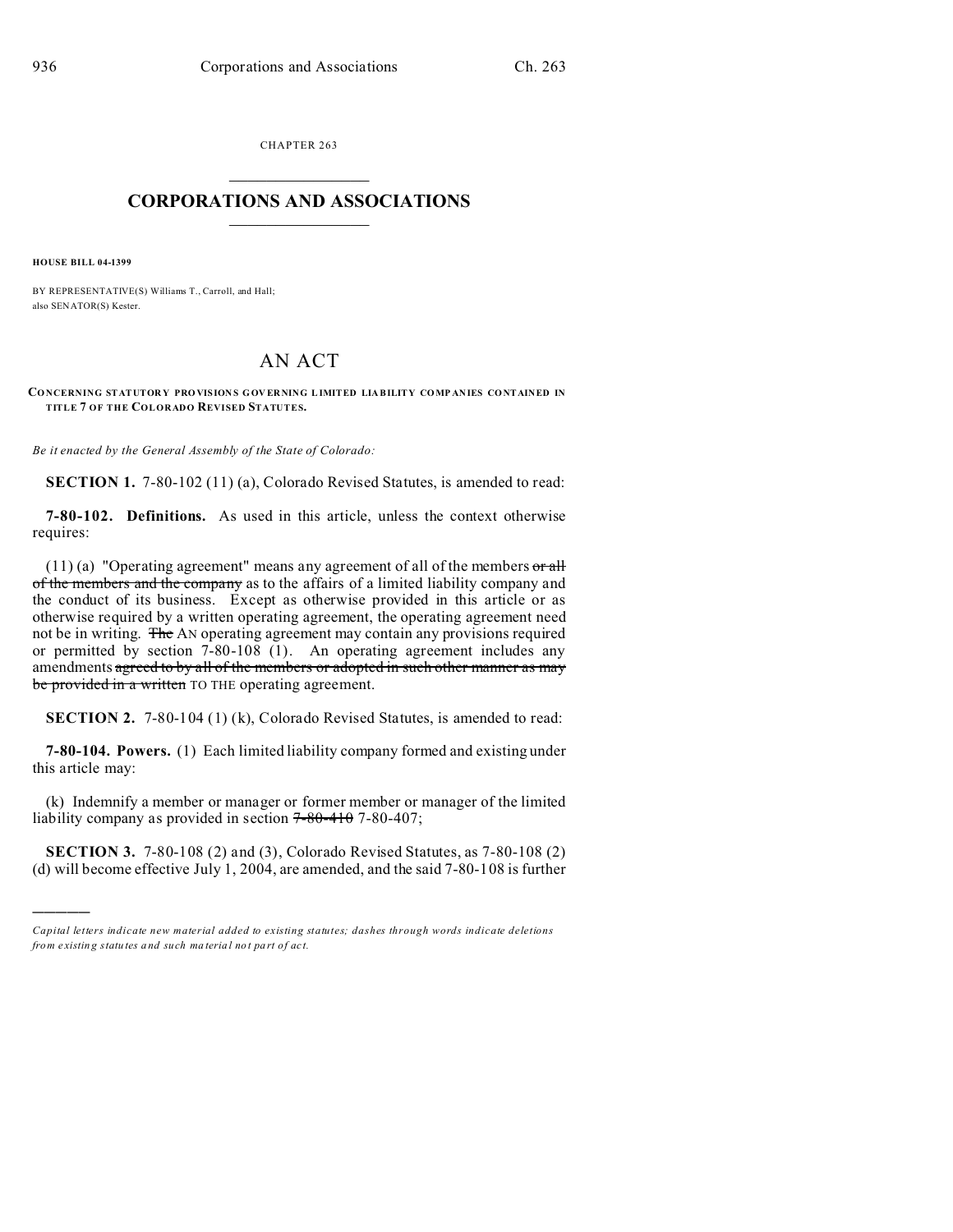amended BY THE ADDITION OF A NEW SUBSECTION, to read:

**7-80-108. Effect of operating agreement - nonwaivable provisions.** (2) An operating agreement may not:

(a) Unreasonably restrict a member's right of access to books and records under section 7-80-411 or 7-80-712 REDUCE THE DUTY OF CARE UNDER SECTION 7-80-404  $(2)$ ;

(b) Unreasonably reduce the duty of care under section  $7-80-406$  RESTRICT THE RIGHTS OF MEMBERS AND MANAGERS UNDER SECTION 7-80-408;

(c) (I) EXCEPT AS PERMITTED IN SUBPARAGRAPH (II) OF THIS PARAGRAPH (c), eliminate the obligation to perform duties in good faith under section 7-80-406; except that the members by agreement may determine the standards by which the performance of the obligation is to be measured, if such standards are not manifestly unreasonable ANY OF THE DUTIES SPECIFIED IN SECTION 7-80-404 (1), BUT:

(A) THE OPERATING AGREEMENT MAY IDENTIFY TYPES OR CATEGORIES OF ACTIVITIES THAT DO NOT VIOLATE ANY OF THE DUTIES SPECIFIED IN SECTION 7-80-404 (1) (a) OR (1) (b) IF THE TYPES OR CATEGORIES IDENTIFIED ARE NOT UNREASONABLE; AND

(B) ALL OF THE MEMBERS OR A NUMBER OR PERCENTAGE SPECIFIED IN THE OPERATING AGREEMENT MAY AUTHORIZE OR RATIFY, AFTER FULL DISCLOSURE OF ALL MATERIAL FACTS, AN ACT OR TRANSACTION THAT OTHERWISE WOULD VIOLATE ANY OF THE DUTIES SPECIFIED IN SECTION 7-80-404 (1) (a) OR (1) (b) IF THE NUMBER OR PERCENTAGE IS NOT UNREASONABLE.

(II) AN OPERATING AGREEMENT MAY ELIMINATE OR MODIFY, IF THE ELIMINATION OR MODIFICATION IS NOT UNREASONABLE:

(A) THE DUTIES SPECIFIED IN SECTION  $7-80-404$  (1) (c); AND

(B) THE DUTY SPECIFIED IN SECTION 7-80-404 (1) (a) TO ACCOUNT TO THE LIMITED LIABILITY COMPANY AND HOLD AS TRUSTEE FOR IT ANY PROPERTY, PROFIT, OR BENEFIT DERIVED FROM THE MEMBER'S APPROPRIATION OF AN OPPORTUNITY OF THE LIMITED LIABILITY COMPANY.

(d) Vary any filing requirement under this title ELIMINATE THE OBLIGATION OF GOOD FAITH AND FAIR DEALING UNDER SECTION 7-80-404 (3); EXCEPT THAT THE MEMBERS, BY AGREEMENT, MAY DETERMINE THE STANDARDS BY WHICH THE PERFORMANCE OF THE OBLIGATION IS TO BE MEASURED, IF SUCH STANDARDS ARE NOT UNREASONABLE; or

(e) Restrict rights of, or impose duties on, persons other than the members, their assignees and transferees, and the limited liability company without the consent of such persons.

(3) Unless contained in a written operating agreement or other writing approved in accordance with a written operating agreement, no operating agreement may: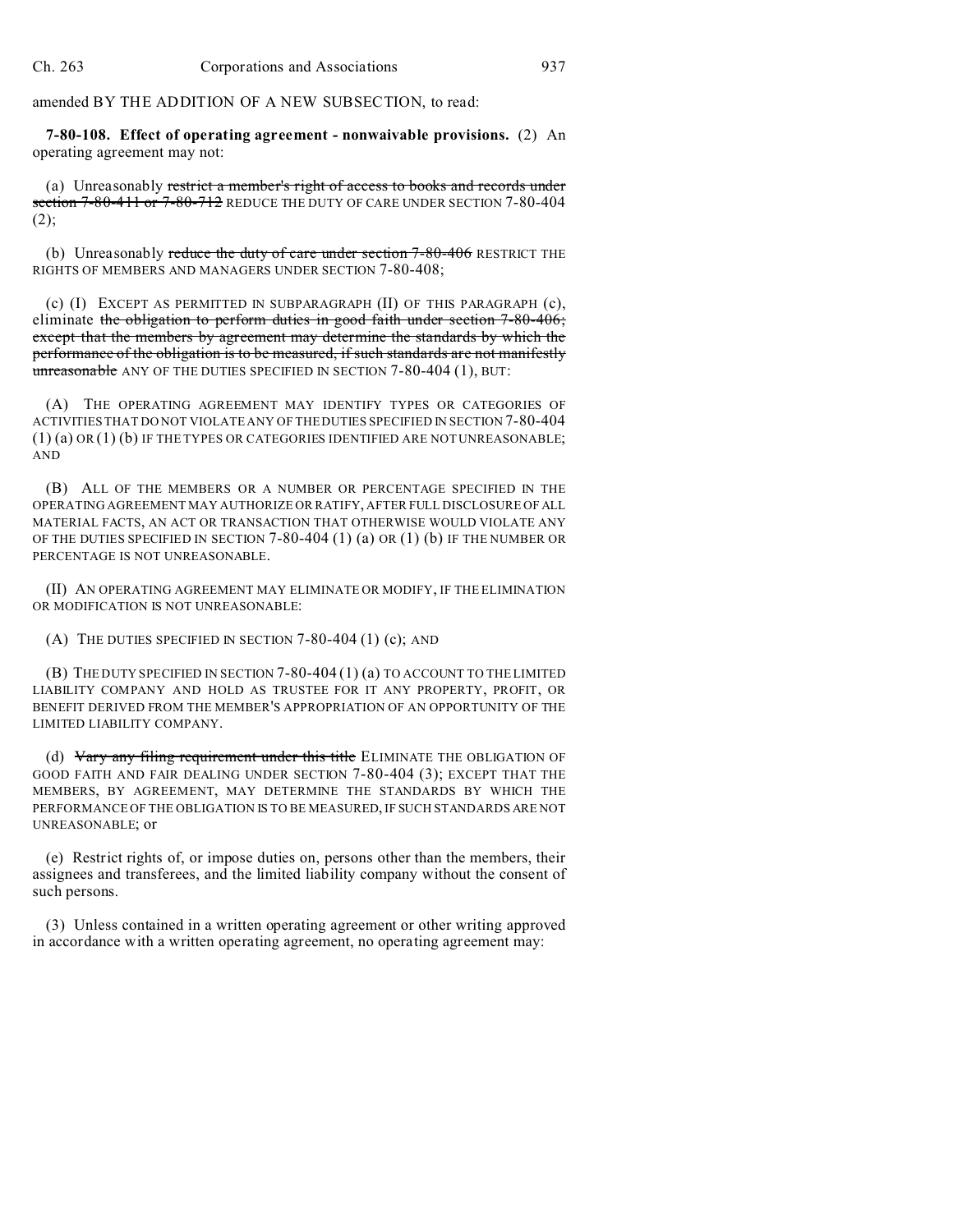(a) Vary the requirement under section  $7-80-702$  (1) that, if all of the other members of the limited liability company other than the member proposing to dispose of the member's interest do not approve of the proposed transfer or assignment by unanimous written consent, the transferee of the member's interest shall have no right to participate in the management of the business and affairs of the limited liability company or to become a member;

(b) (Deleted by amendment, L. 97, p. 1503, § 12, effective June 3, 1997.)

(c) Vary the requirement under section  $7-80-701$  that, after the filing of a limited liability company's original articles of organization, a person may be admitted as an additional member upon the written consent of all members;

(d) Vary any requirement under this article that a particular action or provision be reflected in a writing.

(4) IT IS THE INTENT OF THIS ARTICLE TO GIVE THE MAXIMUM EFFECT TO THE PRINCIPLE OF FREEDOM OF CONTRACT AND TO THE ENFORCEABILITY OF OPERATING AGREEMENTS.

**SECTION 4.** Part 1 of article 80 of title 7, Colorado Revised Statutes, is amended BY THE ADDITION OF A NEW SECTION to read:

**7-80-109. Construction of article.** THE RULE THAT STATUTES IN DEROGATION OF THE COMMON LAW ARE TO BE STRICTLY CONSTRUED SHALL HAVE NO APPLICATION TO THIS ARTICLE.

**SECTION 5.** 7-80-209 (1.5), Colorado Revised Statutes, is amended to read:

**7-80-209. Amendment of articles of organization.** (1.5) Unless otherwise provided in a written operating agreement, An amendment to the articles of organization is invalid unless approved by written consent of all members ALL OF THE MEMBERS OR IN SUCH OTHER MANNER AS MAY BE PROVIDED IN THE OPERATING AGREEMENT.

**SECTION 6.** Part 4 of article 80 of title 7, Colorado Revised Statutes, including 7-80-410 (3) and the introductory portion to 7-80-411 (1) as they will become effective July 1, 2004, is REPEALED AND REENACTED, WITH AMENDMENTS, to read:

## PART 4 MANAGEMENT

**7-80-401. Management of limited liability company.** (1) EXCEPT AS PROVIDED IN SUBSECTION (2) OF THIS SECTION,DECISIONS WITH RESPECT TO A LIMITED LIABILITY COMPANY SHALL BE MADE BY A MAJORITY OF THE MEMBERS OR, IF THE ARTICLES OF ORGANIZATION PROVIDE THAT THE LIMITED LIABILITY COMPANY IS TO BE MANAGED BY MANAGERS AND THE LIMITED LIABILITY COMPANY HAS ONE OR MORE MANAGERS, BY A MAJORITY OF THE MANAGERS.

(2) THE CONSENT OF EACH MEMBER IS NECESSARY TO: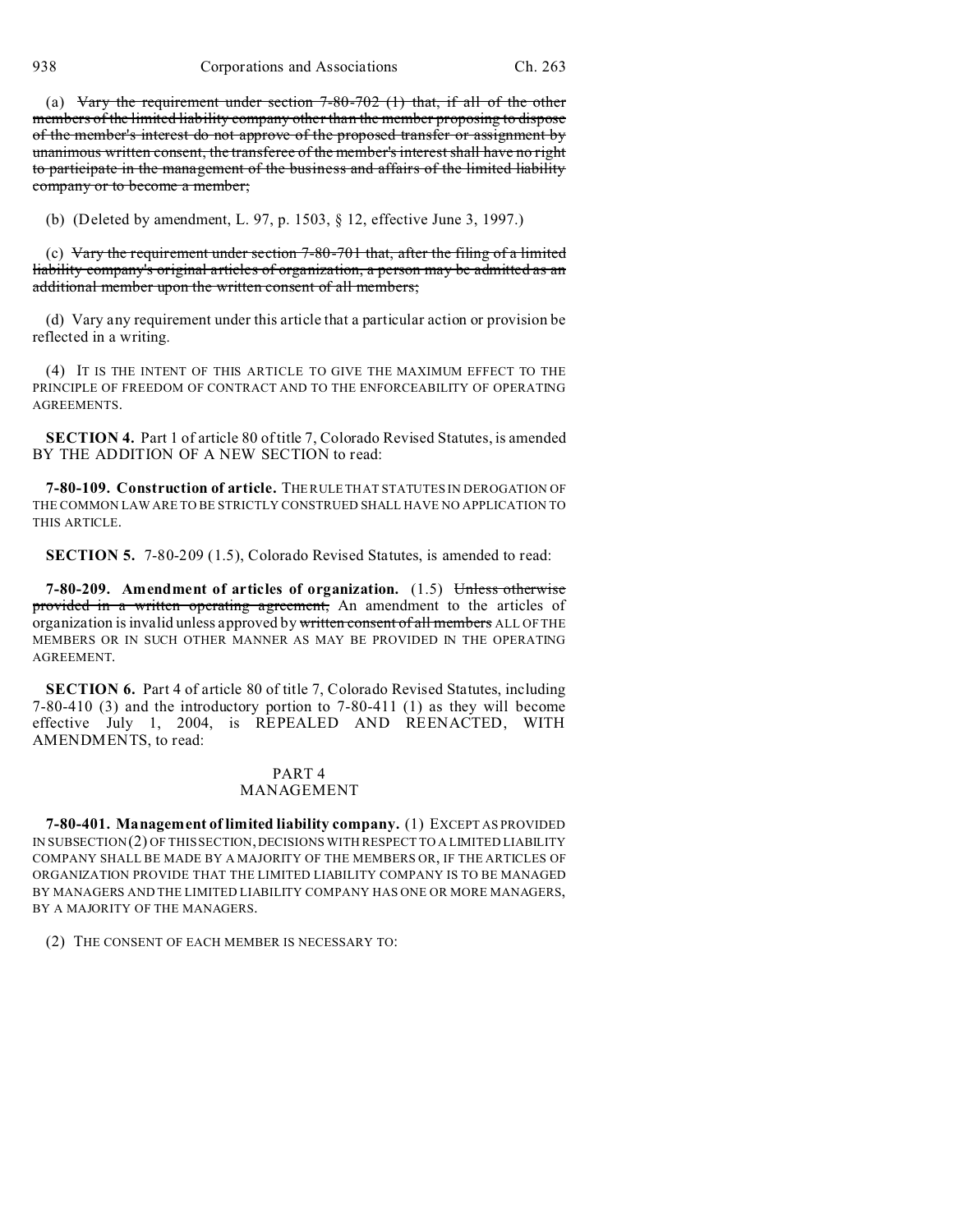(a) AMEND THE ARTICLES OF ORGANIZATION;

(b) AMEND THE OPERATING AGREEMENT; AND

(c) AUTHORIZE AN ACT OF THE LIMITED LIABILITY COMPANY THAT IS NOT IN THE ORDINARY COURSE OF THE BUSINESS OF THE LIMITED LIABILITY COMPANY.

**7-80-402. Election and term of managers.** A LIMITED LIABILITY COMPANY, THE ARTICLES OF ORGANIZATION OF WHICH PROVIDE THAT IT IS TO BE MANAGED BY MANAGERS, MAY APPOINT ONE OR MORE PERSONS TO BE MANAGERS. A MANAGER WHO IS AN INDIVIDUAL SHALL BE EIGHTEEN YEARS OF AGE OR OLDER. MANAGERS MAY BE SELECTED AND REMOVED BY THE CONSENT OF A MAJORITY OF THE MEMBERS.

**7-80-403. Other agents.** (1) A LIMITED LIABILITY COMPANY MAY APPOINT ONE OR MORE PERSONS TO BE OFFICERS OR OTHER AGENTS OTHER THAN MANAGERS, WITH SUCH DUTIES AND DESIGNATIONS AS THE LIMITED LIABILITY COMPANY MAY DETERMINE. AN AGENT WHO IS AN INDIVIDUAL SHALL BE EIGHTEEN YEARS OF AGE OR OLDER. EXCEPT AS PROVIDED IN SUBSECTION (2) OF THIS SECTION, AGENTS OTHER THAN MANAGERS MAY BE SELECTED AND REMOVED, AND THEIR DUTIES AND DESIGNATIONS MAY BE ESTABLISHED, BY THE CONSENT OF A MAJORITY OF THE MEMBERS OR, IF THE ARTICLES OF ORGANIZATION PROVIDE THAT THE LIMITED LIABILITY COMPANY IS TO BE MANAGED BY MANAGERS AND THE LIMITED LIABILITY COMPANY HAS ONE OR MORE MANAGERS, BY A MAJORITY OF THE MANAGERS.

(2) AGENTS MAY BE GIVEN AUTHORITY TO DO ANY ACT THAT IS NOT IN THE ORDINARY COURSE OF THE BUSINESS OF THE LIMITED LIABILITY COMPANY ONLY WITH THE CONSENT OF ALL OF THE MEMBERS.

**7-80-404. Duties of members and managers.** (1) IN ADDITION TO THE DUTIES ESTABLISHED ELSEWHERE IN THIS ARTICLE, THE DUTIES THAT A MEMBER IN A LIMITED LIABILITY COMPANY IN WHICH MANAGEMENT IS NOT VESTED IN MANAGERS AND A MANAGER OWE TO THE LIMITED LIABILITY COMPANY INCLUDE THE DUTIES TO:

(a) ACCOUNT TO THE LIMITED LIABILITY COMPANY AND HOLD AS TRUSTEE FOR IT ANY PROPERTY, PROFIT, OR BENEFIT DERIVED BY THE MEMBER OR MANAGER IN THE CONDUCT OR WINDING UP OF THE LIMITED LIABILITY COMPANY BUSINESS OR DERIVED FROM A USE BY THE MEMBER OR MANAGER OF PROPERTY OF THE LIMITED LIABILITY COMPANY, INCLUDING THE APPROPRIATION OF AN OPPORTUNITY OF THE LIMITED LIABILITY COMPANY;

(b) REFRAIN FROM DEALING WITH THE LIMITED LIABILITY COMPANY IN THE CONDUCT OR WINDING UP OF THE LIMITED LIABILITY COMPANY BUSINESS AS OR ON BEHALF OF A PARTY HAVING AN INTEREST ADVERSE TO THE LIMITED LIABILITY COMPANY;

(c) REFRAIN FROM COMPETING WITH THE LIMITED LIABILITY COMPANY IN THE CONDUCT OF THE LIMITED LIABILITY COMPANY BUSINESS BEFORE THE DISSOLUTION OF THE LIMITED LIABILITY COMPANY; AND

(d) COMPLY WITH THE PROVISIONS OF THE OPERATING AGREEMENT.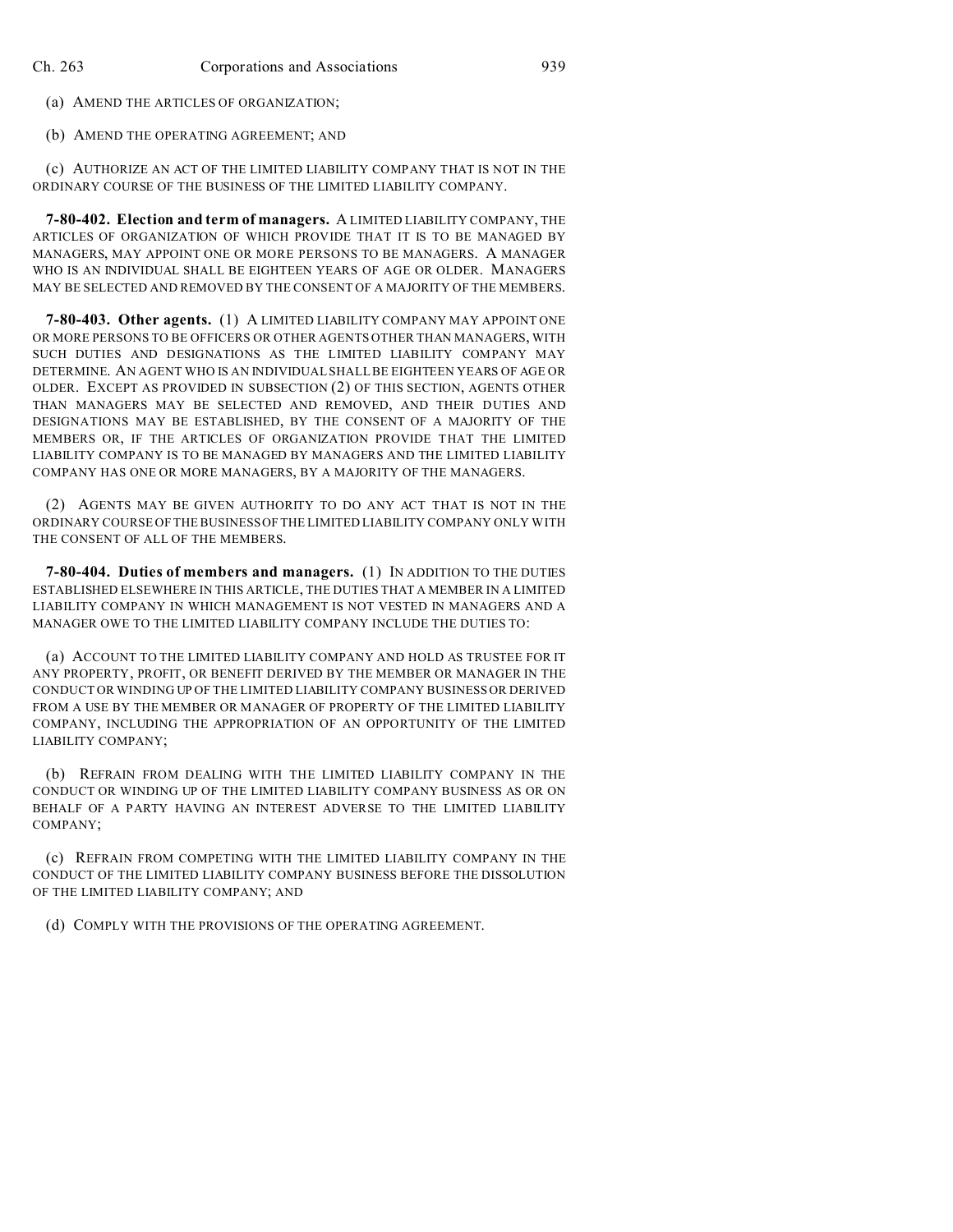(2) A MEMBER OR MANAGER OWES TO THE LIMITED LIABILITY COMPANY A DUTY OF CARE IN THE CONDUCT AND WINDING UP OF THE BUSINESS OF THE LIMITED LIABILITY COMPANY, WHICH SHALL BE LIMITED TO REFRAINING FROM ENGAGING IN GROSSLY NEGLIGENT OR RECKLESS CONDUCT, INTENTIONAL MISCONDUCT, OR A KNOWING VIOLATION OF LAW.

(3) A MEMBER OR MANAGER SHALL DISCHARGE THE MEMBER'S OR MANAGER'S DUTIES TO THE LIMITED LIABILITY COMPANY AND EXERCISE ANY RIGHTS CONSISTENTLY WITH THE OBLIGATION OF GOOD FAITH AND FAIR DEALING.

(4) A MEMBER OR MANAGER DOES NOT VIOLATE A DUTY OR OBLIGATION TO THE LIMITED LIABILITY COMPANY SOLELY BECAUSE THE MEMBER'S OR MANAGER'S CONDUCT FURTHERS THE MEMBER'S OR MANAGER'S OWN INTEREST.

7**-80-405. Members and managers as agents of the limited liability company.** (1) IF THE ARTICLES OF ORGANIZATION PROVIDE THAT THE LIMITED LIABILITY COMPANY IS TO BE MANAGED BY MANAGERS:

(a) A MEMBER HAS NO AUTHORITY TO BIND THE LIMITED LIABILITY COMPANY SOLELY BY VIRTUE OF BEING A MEMBER; AND

(b) AN ACT OF A MANAGER, INCLUDING THE EXECUTION OF AN INSTRUMENT IN THE NAME OF THE LIMITED LIABILITY COMPANY, FOR APPARENTLY CARRYING ON IN THE ORDINARY COURSE THE BUSINESS OF THE LIMITED LIABILITY COMPANY OR BUSINESS OF THE KIND CARRIED ON BY THE LIMITED LIABILITY COMPANY BINDS THE LIMITED LIABILITY COMPANY, UNLESS THE MANAGER HAD NO AUTHORITY TO ACT FOR THE LIMITED LIABILITY COMPANY IN THE PARTICULAR MATTER AND THE PERSON WITH WHOM THE MANAGER WAS DEALING HAD NOTICE THAT THE MANAGER LACKED AUTHORITY.

(2) IF THE ARTICLES OF ORGANIZATION PROVIDE THAT THE LIMITED LIABILITY COMPANY IS TO BE MANAGED BY MEMBERS, AN ACT OF A MEMBER, INCLUDING THE EXECUTION OF AN INSTRUMENT IN THE NAME OF THE LIMITED LIABILITY COMPANY, FOR APPARENTLY CARRYING ON IN THE ORDINARY COURSE THE BUSINESS OF THE LIMITED LIABILITY COMPANY OR BUSINESS OF THE KIND CARRIED ON BY THE LIMITED LIABILITY COMPANY BINDS THE LIMITED LIABILITY COMPANY, UNLESS THE MEMBER HAD NO AUTHORITY TO ACT FOR THE LIMITED LIABILITY COMPANY IN THE PARTICULAR MATTER AND THE PERSON WITH WHOM THE MEMBER WAS DEALING HAD NOTICE THAT THE MEMBER LACKED AUTHORITY.

**7-80-406. Business transactions of member or manager with the limited liability company.** A MEMBER OR A MANAGER MAY LEND MONEY TO, ACT AS SURETY FOR, AND TRANSACT OTHER BUSINESS WITH THE LIMITED LIABILITY COMPANY AND, SUBJECT TO OTHER APPLICABLE LAW, HAS THE SAME RIGHTS AND OBLIGATIONS WITH RESPECT THERETO AS A PERSON WHO IS NOT A MEMBER OR MANAGER; EXCEPT THAT THIS SECTION SHALL NOT BE CONSTRUED TO RELIEVE A MANAGER FROM ANY OF SUCH PERSON'S DUTIES AS SPECIFIED IN SECTION 7-80-404.

**7-80-407. Reimbursement and indemnification of members and managers.** A LIMITED LIABILITY COMPANY SHALL REIMBURSE A MEMBER OR MANAGER FOR PAYMENTS MADE, AND INDEMNIFY A MEMBER OR MANAGER FOR LIABILITIES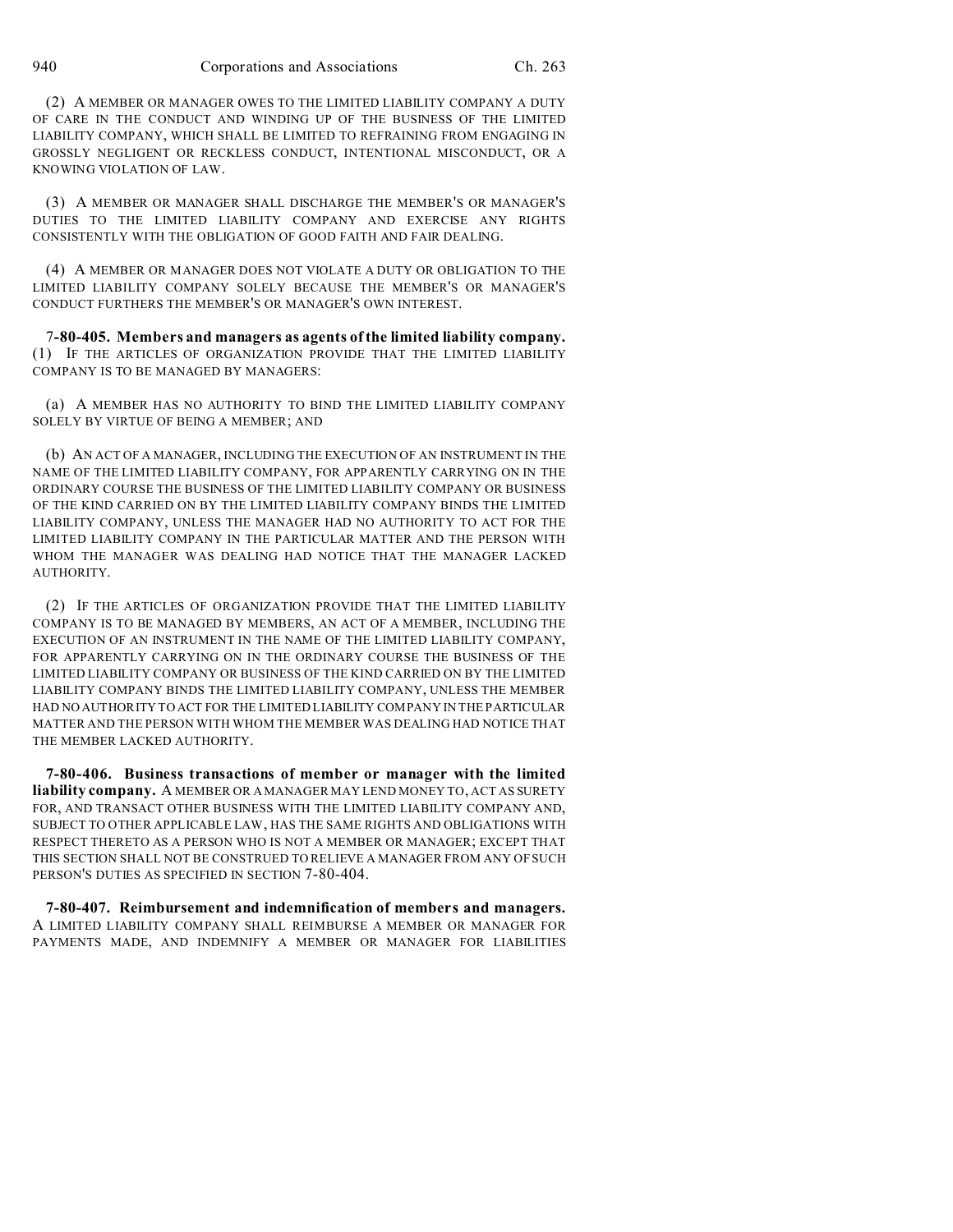INCURRED BY THE MEMBER OR MANAGER, IN THE ORDINARY CONDUCT OF THE BUSINESS OF THE LIMITED LIABILITY COMPANY OR FOR THE PRESERVATION OF ITS BUSINESS OR PROPERTY IF SUCH PAYMENTS WERE MADE OR LIABILITIES INCURRED WITHOUT VIOLATION OF THE MEMBER'S OR MANAGER'S DUTIES TO THE LIMITED LIABILITY COMPANY.

**7-80-408. Access to and confidentiality of information - records.** (1) EACH MEMBER OF A LIMITED LIABILITY COMPANY HAS THE RIGHT, SUBJECT TO SUCH REASONABLE STANDARDS AS MAY BE ESTABLISHED BY THE MEMBERS OR MANAGERS PURSUANT TO SECTION 7-80-401 (1), TO INSPECT AND COPY AT THE EXPENSE OF THE REQUESTING MEMBER THE FOLLOWING RECORDS OF THE LIMITED LIABILITY COMPANY FROM TIME TO TIME UPON REASONABLE DEMAND FOR ANY PURPOSE REASONABLY RELATED TO THE MEMBER'S INTEREST AS A MEMBER OF THE LIMITED LIABILITY COMPANY:

(a) TRUE AND FULL INFORMATION REGARDING THE BUSINESS AND FINANCIAL CONDITION OF THE LIMITED LIABILITY COMPANY, INCLUDING WRITTEN RESOLUTIONS AND MINUTES, IF ANY, OF THE LIMITED LIABILITY COMPANY;

(b) A COPY OF THE LIMITED LIABILITY COMPANY'S FEDERAL, STATE, AND LOCAL INCOME TAX RETURNS FOR EACH YEAR;

(c) A CURRENT LIST OF THE NAME AND LAST-KNOWN BUSINESS, RESIDENCE, OR MAILING ADDRESS OF EACH MEMBER AND MANAGER;

(d) A COPY OF THE LIMITED LIABILITY COMPANY'S ARTICLES OF ORGANIZATION AND ALL AMENDMENTS THERETO, AND A COPY OF ANY WRITTEN OPERATING AGREEMENT OF THE LIMITED LIABILITY COMPANY, TOGETHER WITH EXECUTED COPIES OF ANY WRITTEN POWERS OF ATTORNEY PURSUANT TO WHICH THE OPERATING AGREEMENT AND ANY ARTICLES OF ORGANIZATION AND ALL AMENDMENTS THERETO HAVE BEEN EXECUTED;

(e) TRUE AND FULL INFORMATION REGARDING THE AMOUNT OF CASH AND A DESCRIPTION AND STATEMENT OF THE AGREED VALUE OF ANY OTHER PROPERTY OR SERVICES CONTRIBUTED BY EACH MEMBER AND THAT EACH MEMBER HAS AGREED TO CONTRIBUTE IN THE FUTURE, AND THE DATE ON WHICH EACH BECAME A MEMBER; AND

(f) OTHER INFORMATION REGARDING THE AFFAIRS OF THE LIMITED LIABILITY COMPANY AS IS JUST AND REASONABLE.

(2) EACH MANAGER SHALL HAVE THE RIGHT TO EXAMINE ALL OF THE INFORMATION DESCRIBED IN PARAGRAPH (a) OF SUBSECTION (1) OF THIS SECTION FOR A PURPOSE REASONABLY RELATED TO THE POSITION OF MANAGER.

(3) THE MANAGER, OR IN THE CASE OF A LIMITED LIABILITY COMPANY MANAGED BY MEMBERS, THE MEMBERS, OF A LIMITED LIABILITY COMPANY SHALL HAVE THE RIGHT TO KEEP CONFIDENTIAL FROM THE MEMBERS, FOR SUCH PERIOD OF TIME AS THE MANAGER OR MEMBERS DEEM REASONABLE, ANY INFORMATION THAT THE MANAGER OR MEMBERS REASONABLY BELIEVE TO BE IN THE NATURE OF TRADE SECRETS OR THAT THE LIMITED LIABILITY COMPANY IS REQUIRED BY LAW OR BY AGREEMENT WITH A THIRD PARTY TO KEEP CONFIDENTIAL.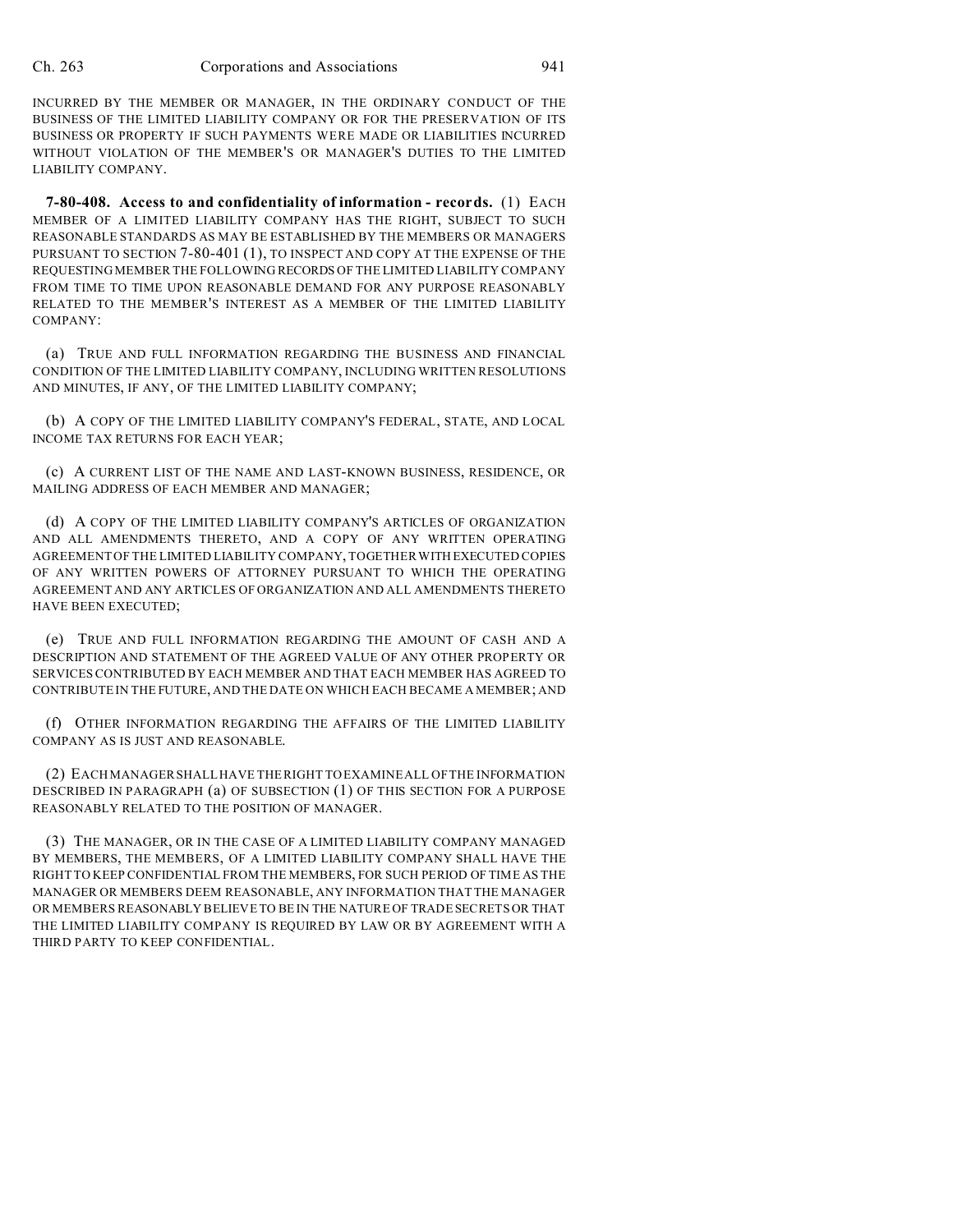(4) A LIMITED LIABILITY COMPANY MAY MAINTAIN ITS RECORDS IN OTHER THAN A WRITTEN FORM IF SUCH FORM IS CAPABLE OF CONVERSION INTO WRITTEN FORM WITHIN A REASONABLE TIME.

(5) ANY DEMAND BY A MEMBER UNDER THIS SECTION SHALL BE IN WRITING AND SHALL STATE THE PURPOSE OF THE DEMAND.

**SECTION 7.** 7-80-501, Colorado Revised Statutes, is amended to read:

**7-80-501. Form of contribution.** The contribution of a member may be in cash, property, or services rendered or a promissory note or other obligation to contribute cash or property or to perform services. A PERSON MAY BE ADMITTED TO A LIMITED LIABILITY COMPANY AS A MEMBER OF THE LIMITED LIABILITY COMPANY AND MAY RECEIVE A MEMBERSHIP INTEREST IN THE LIMITED LIABILITY COMPANY WITHOUT MAKING A CONTRIBUTION OR BEING OBLIGATED TO MAKE A CONTRIBUTION TO THE LIMITED LIABILITY COMPANY. UNLESS OTHERWISE PROVIDED IN A LIMITED LIABILITY COMPANY AGREEMENT, A PERSON MAY BE ADMITTED TO A LIMITED LIABILITY COMPANY AS A MEMBER OF THE LIMITED LIABILITY COMPANY WITHOUT ACQUIRING A MEMBERSHIP INTEREST IN THE LIMITED LIABILITY COMPANY. UNLESS OTHERWISE PROVIDED IN A LIMITED LIABILITY COMPANY AGREEMENT, A PERSON MAY BE ADMITTED AS THE SOLE MEMBER OF A LIMITED LIABILITY COMPANY WITHOUT MAKING A CONTRIBUTION OR BEING OBLIGATED TO MAKE A CONTRIBUTION TO THE LIMITED LIABILITY COMPANY OR WITHOUT ACQUIRING A MEMBERSHIP INTEREST IN THE LIMITED LIABILITY COMPANY.

**SECTION 8.** 7-80-502 (1), Colorado Revised Statutes, is amended to read:

**7-80-502. Liability for contributions.** (1) A member is obligated to the limited liability company to perform any enforceable promise to contribute cash or property or to perform services, even if he THE MEMBER is unable to perform because of death, disability, or any other reason. If a member does not make the required contribution of property or services, he THE MEMBER is obligated at the option of the limited liability company to contribute cash equal to that portion of the value, as stated in the limited liability records required to be kept by section 7-80-411 7-80-408, of such contribution that has not been made.

**SECTION 9.** 7-80-503, Colorado Revised Statutes, is amended to read:

**7-80-503. Sharing of profits and losses.** The profits and losses of a limited liability company shall be allocated among the members and among classes of members on the basis of the value, as stated in the limited liability company records required to be kept pursuant to section  $7-80-411$  7-80-408, of the contributions made by each member.

**SECTION 10.** 7-80-504, Colorado Revised Statutes, is amended to read:

**7-80-504. Sharing of distributions.** Distributions of cash or other assets of a limited liability company shall be allocated among the members and among classes of members on the basis of the value, as stated in the limited liability company records required to be kept pursuant to section 7-80-411 7-80-408, of the contributions made by each member.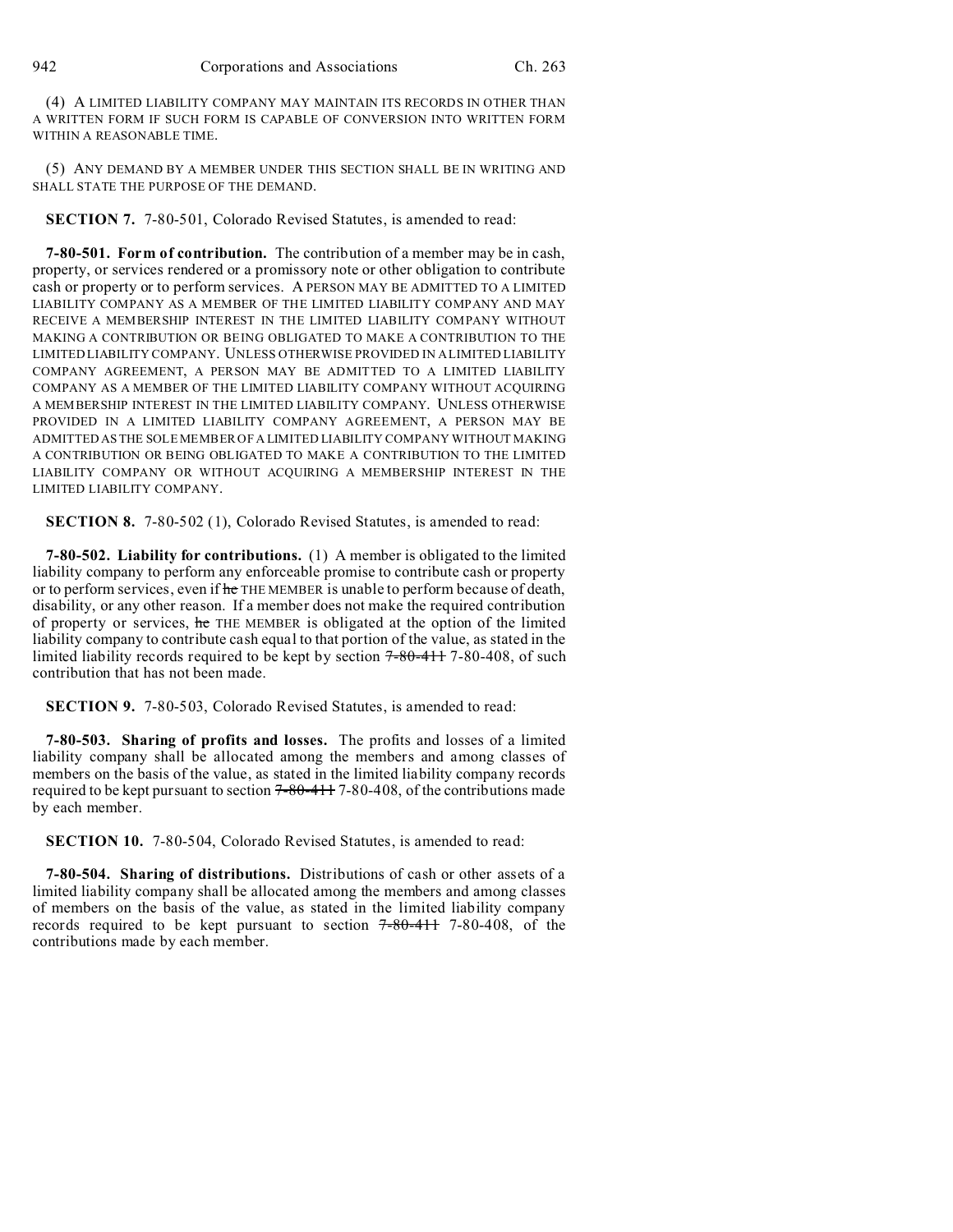**SECTION 11.** 7-80-602, Colorado Revised Statutes, is amended to read:

**7-80-602.** Resignation of member. Unless prohibited in a written operating agreement, A member may resign from a limited liability company at any time by giving written notice to the other members, but, if the resignation violates the operating agreement, the limited liability company may recover from the resigning member damages for breach of the operating agreement and offset the damages against the amount otherwise distributable to him THE RESIGNING MEMBER.

**SECTION 12.** 7-80-607 (2) and (3), Colorado Revised Statutes, are amended to read:

**7-80-607. Liability upon return of contribution.** (2) If a member has received the return of any part of his THE MEMBER'S contribution in violation of the operating agreement or this article, he THE MEMBER is liable to the limited liability company for a period of six years thereafter for the amount of the contribution wrongfully returned.

(3) A member receives a return of  $\frac{1}{115}$  THE MEMBER's contribution to the extent that a distribution to him THE MEMBER reduces his THE MEMBER'S share of the fair value of the net assets of the limited liability company below the value, as set forth in the records required to be kept pursuant to section 7-80-411 7-80-408, of his THE MEMBER'S contribution which THAT has not been distributed to him THE MEMBER.

**SECTION 13.** 7-80-701, Colorado Revised Statutes, is amended to read:

**7-80-701. Admission of members.** After the filing of a limited liability company's original articles of organization, a person may be admitted as an additional member upon the written consent of all members.

**SECTION 14.** 7-80-702, Colorado Revised Statutes, is amended to read:

**7-80-702. Interest in limited liability company - transferability of interest.** (1) The interest of each member in a limited liability company constitutes the personal property of the member and may be transferred or assigned. However, if all of the other members of the limited liability company other than the member proposing to dispose of his or it's THE MEMBER'S interest do not approve of the proposed transfer or assignment by unanimous written consent OF ALL MEMBERS, the transferee of the member's interest shall have no right to participate in the management of the business and affairs of the limited liability company or to become a member. The transferee shall only be entitled to receive the share of profits or other compensation by way of income and the return of contributions to which that member would otherwise be entitled.

(2) A substituted member is a person admitted to all the rights of a member who has died or has assigned his SUCH MEMBER'S interest in a limited liability company with the approval of all the members of the limited liability company. by unanimous written consent. The substituted member has all the rights and powers and is subject to all the restrictions and liabilities of his THE MEMBER'S assignor; except that the substitution of the assignee does not release the assignor from liability to the limited liability company under section 7-80-502.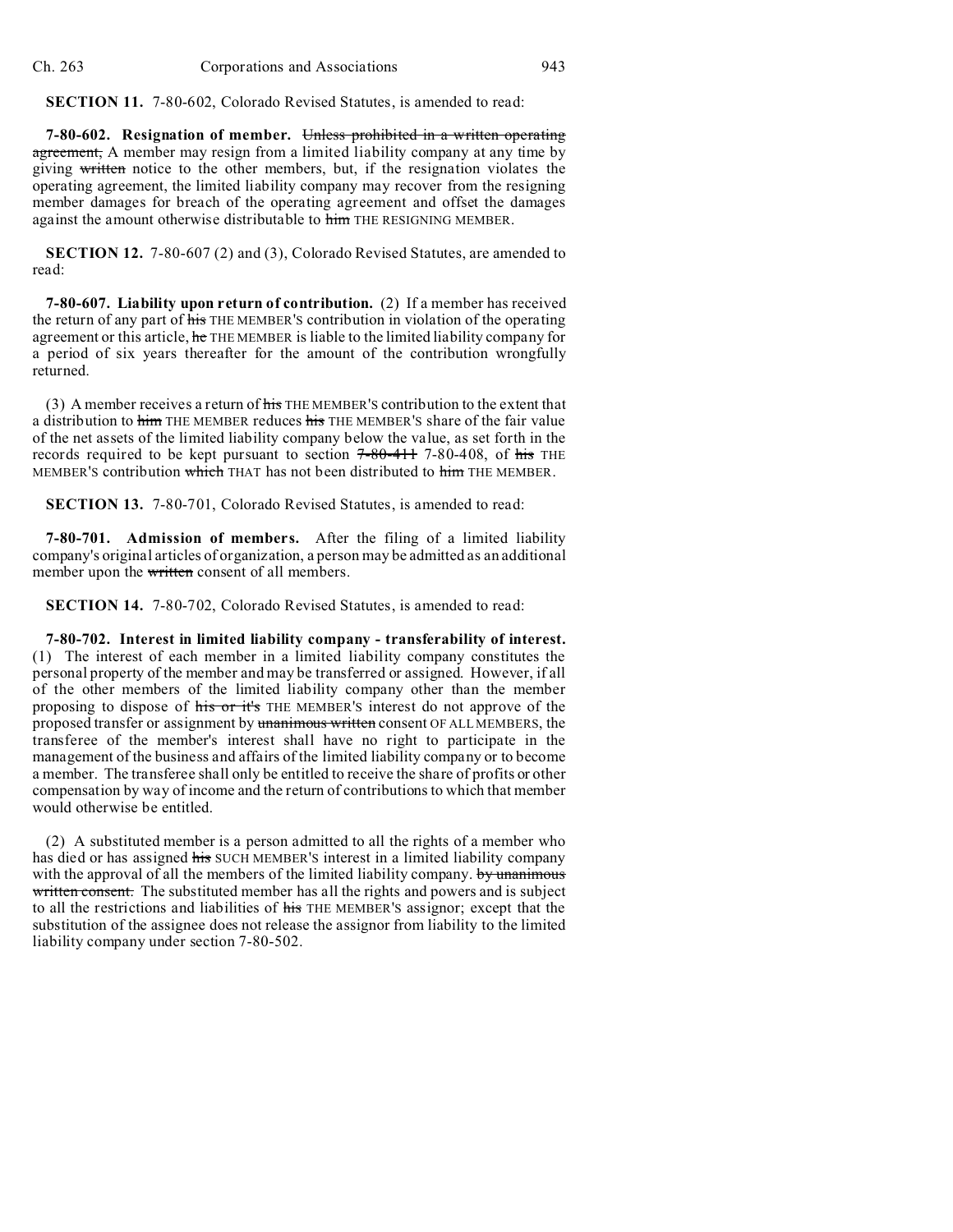**SECTION 15. Repeal.** 7-80-707, Colorado Revised Statutes, including 7-80-707 (1) and (4) (b) as they will become effective July 1, 2004, is repealed as follows:

**7-80-707. Meetings of members.** (1) Meetings of members may be held at such place, either within or without this state, as may be stated in or fixed in accordance with the operating agreement. If no other place is stated or so fixed, all meetings shall be held at the principal office of the limited liability company.

(2) An annual meeting of the members shall be held at such time as may be stated or fixed in accordance with the operating agreement. Failure to hold the annual meeting at the designated time shall not work a forfeiture or dissolution of the limited liability company.

(3) Special meetings of the members may be called by any manager or managers or by not less than one-tenth of all the members entitled to vote at the meeting.

(4) (a) Any court of competent jurisdiction in the state of Colorado may summarily order a meeting to be held:

(I) On application of any member of the limited liability company, if an annual meeting was not held within six months after the end of the limited liability company's fiscal year or fifteen months after its last annual meeting, whichever is earlier; or

(II) On application of a member who participated in a proper call for a special meeting, if:

(A) Notice of the special meeting was not given within thirty days after the date the demand was delivered to the manager or managers of the limited liability company; or

(B) The special meeting was not held in accordance with the notice.

(b) The court may fix the time and place of the meeting, fix a date for determining members entitled to notice of and to vote at the meeting, prescribe the form and content of the meeting notice, fix the quorum required for a meeting or direct that the interests represented at the meeting constitute a quorum for the meeting, and enter other orders necessary to permit the meeting to be held.

**SECTION 16. Repeal.** 7-80-708, Colorado Revised Statutes, is repealed as follows:

**7-80-708. Quorum of members - vote required.** A majority of the members entitled to vote shall constitute a quorum at the meeting of members. If a quorum is present, the affirmative vote of the majority of the members represented at the meeting and entitled to vote on the subject matter shall be the act of the members. If a quorum is not represented at any meeting of the members, such meeting may be adjourned for a period not to exceed sixty days at any one adjournment.

**SECTION 17. Repeal.** 7-80-709, Colorado Revised Statutes, is repealed as follows: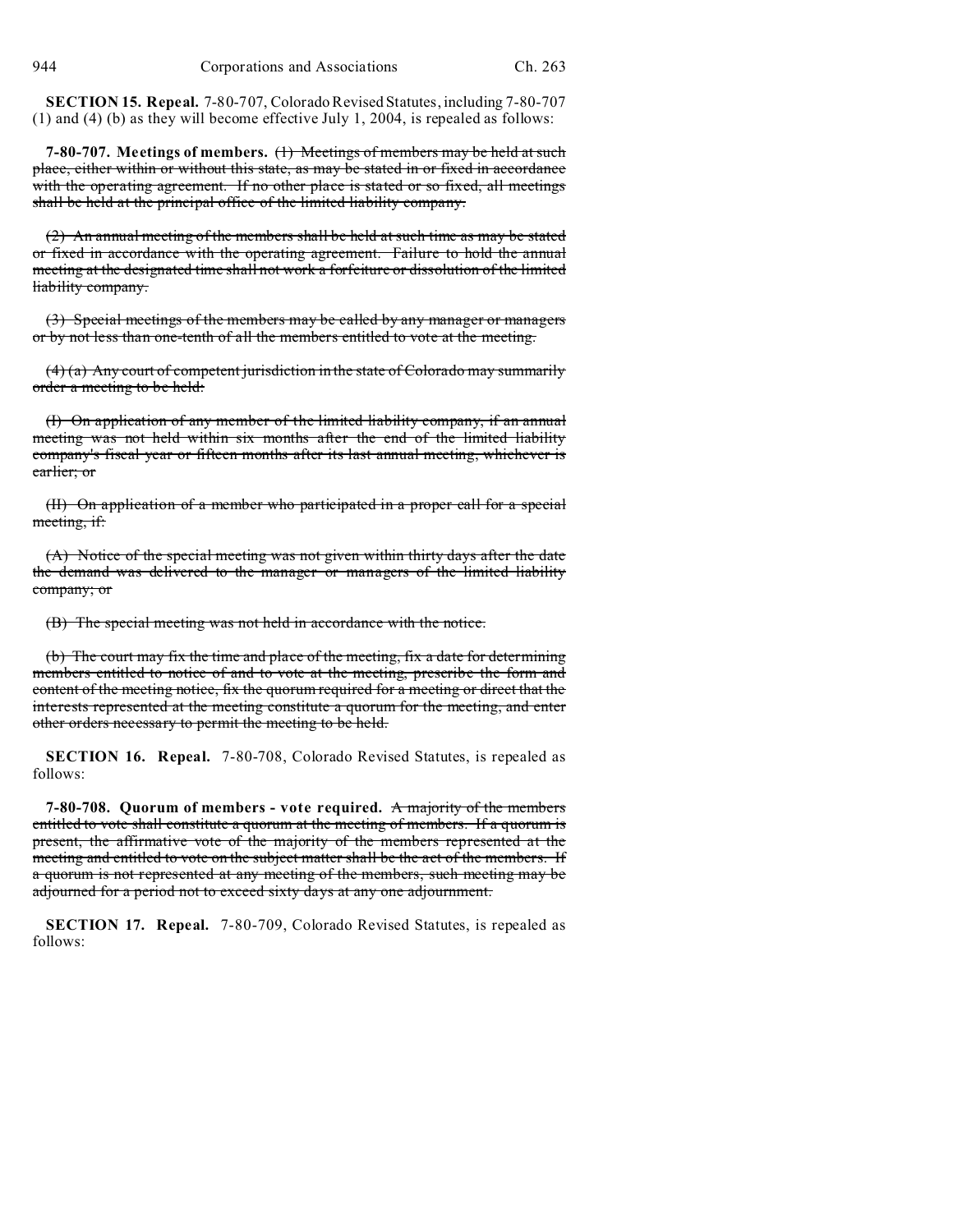**7-80-709. Notice of members' meetings.** (1) Written notice stating the place, day, and hour of the meeting and, in case of a special meeting, the purpose for which the meeting is called shall be delivered not less than ten days nor more than fifty days before the date of the meeting, either personally or by mail, by or at the direction of any manager or person calling the meeting to each member of record entitled to vote at such meeting.

(2) Notice to members, if mailed, shall be deemed delivered as to any member when deposited in the United States mail, addressed to the member, with postage prepaid, but, if three successive letters mailed to the last-known address of any member are returned as undeliverable, no further notices to such member shall be necessary until another address for such member is made known to the limited liability company.

(3) When a meeting is adjourned to another time or place, notice need not be given of the adjourned meeting if the time and place thereof are announced at the meeting at which the adjournment is taken. At the adjourned meeting the limited liability company may transact any business which might have been transacted at the original meeting. If the adjournment is for more than thirty days, a notice of the adjourned meeting shall be given to each member entitled to vote at the meeting.

**SECTION 18. Repeal.** 7-80-710, Colorado Revised Statutes, is repealed as follows:

**7-80-710. Waiver of notice.** (1) When any notice is required to be given to any member of a limited liability company under the provisions of this article or under the provisions of the articles of organization or the operating agreement of the limited liability company, a waiver thereof in writing signed by the person entitled to such notice, whether before, at, or after the time stated therein, shall be equivalent to the giving of such notice.

(2) By attending a meeting, a member:

(a) Waives objection to lack of notice or defective notice of such meeting unless the member, at the beginning of the meeting, objects to the holding of the meeting or the transacting of business at the meeting;

(b) Waives objection to consideration at such meeting of a particular matter not within the purpose or purposes described in the meeting notice unless the member objects to considering the matter when it is presented.

**SECTION 19. Repeal.** 7-80-711, Colorado Revised Statutes, including 7-80-711 (1) as it will become effective July 1, 2004, is repealed as follows:

**7-80-711. Action by members without a meeting.** (1) Action required or permitted by this article to be taken at a members' meeting may be taken without a meeting if the action is evidenced by one or more written consents describing the action taken, signed by each member entitled to vote. Action taken under this subsection (1) is effective when all members entitled to vote have signed the consent, unless the consent states a different effective date.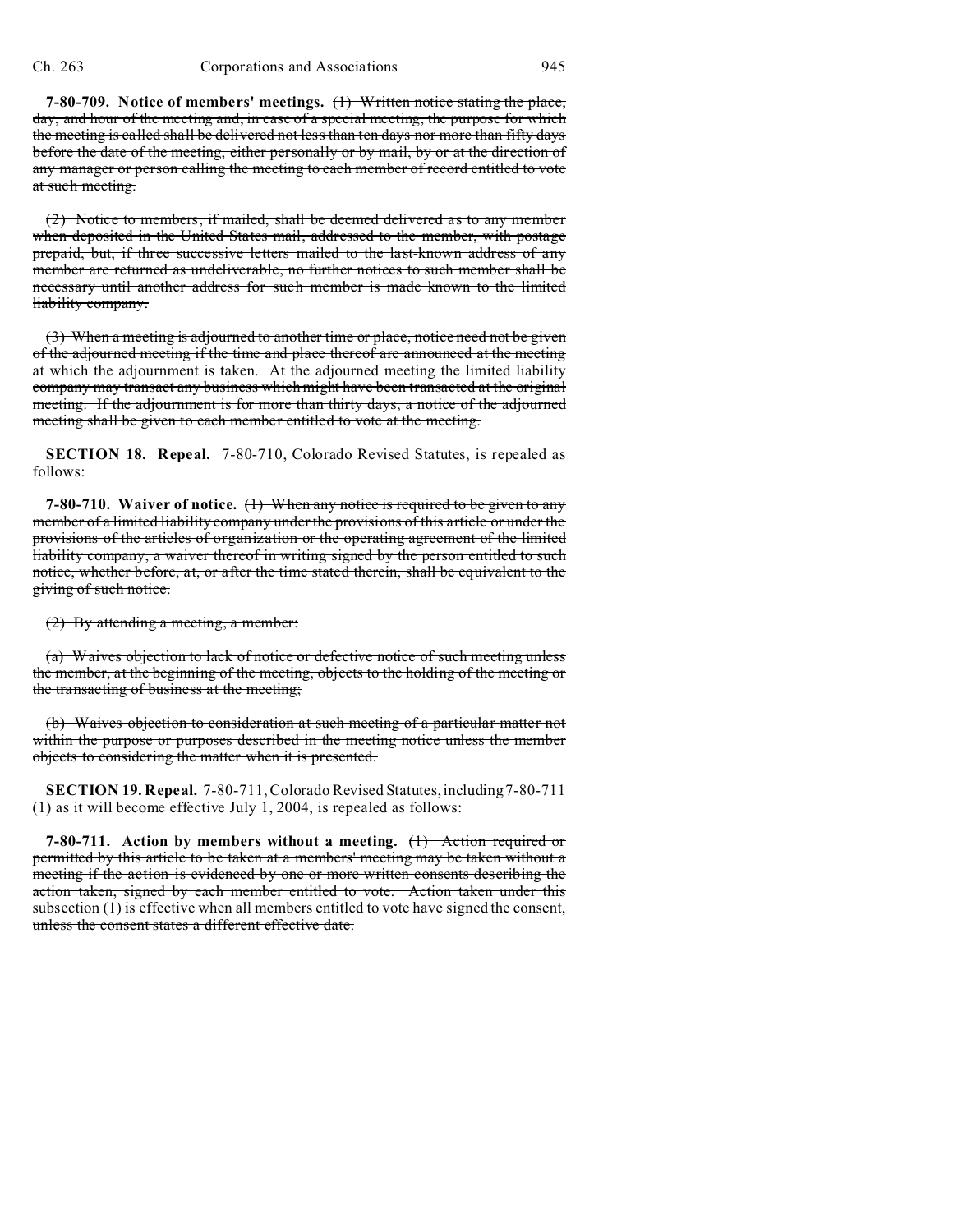(2) Written consent of the members entitled to vote has the same force and effect as a unanimous vote of such members and may be stated as such in any document.

**SECTION 20. Repeal.** 7-80-712, Colorado Revised Statutes, including the introductory portion to 7-80-712 (1) (b) as it will become effective July 1, 2004, is repealed as follows:

**7-80-712. Information and accounting.** (1) A member of a limited liability company shall have the right to:

(a) Inspect and copy limited liability company records, as provided by section  $7 - 80 - 411$ ;

(b) Obtain from the manager or managers from time to time, subject to such reasonable standards as may be stated in the operating agreement or otherwise established by the manager or managers, upon reasonable demand for any purpose reasonably related to the member's interest as a member:

(I) True and full information regarding the state of the business and financial condition of the limited liability company and any other information regarding the affairs of the limited liability company; and

(II) Promptly after becoming available, a copy of the limited liability company's federal, state, and local income tax returns for each year; and

(c) Have a formal accounting of limited liability company affairs whenever circumstances render it just and reasonable.

**SECTION 21.** 7-80-801, Colorado Revised Statutes, as it will become effective July 1, 2004, is amended to read:

**7-80-801. Dissolution.** (1) A limited liability company formed under this article shall be dissolved upon the occurrence of any of the following events: AGREEMENT OF ALL MEMBERS.

(a) By the unanimous written agreement of all members;

(b) At the time or upon the occurrence of events stated in writing in an operating agreement.

**SECTION 22.** 7-80-808 (1) and (2), Colorado Revised Statutes, as they will become effective July 1, 2004, are amended to read:

**7-80-808. Procedure for and effect of administrative dissolution.** (1) If the secretary of state determines that one or more grounds exist under section 7-80-807 for dissolving a limited liability company, the secretary of state shall mail DELIVER written notice of the determination, stating such ground or grounds, to the limited liability company.

(2) If the limited liability company does not correct each ground for dissolution, or demonstrate to the reasonable satisfaction of the secretary of state that each ground